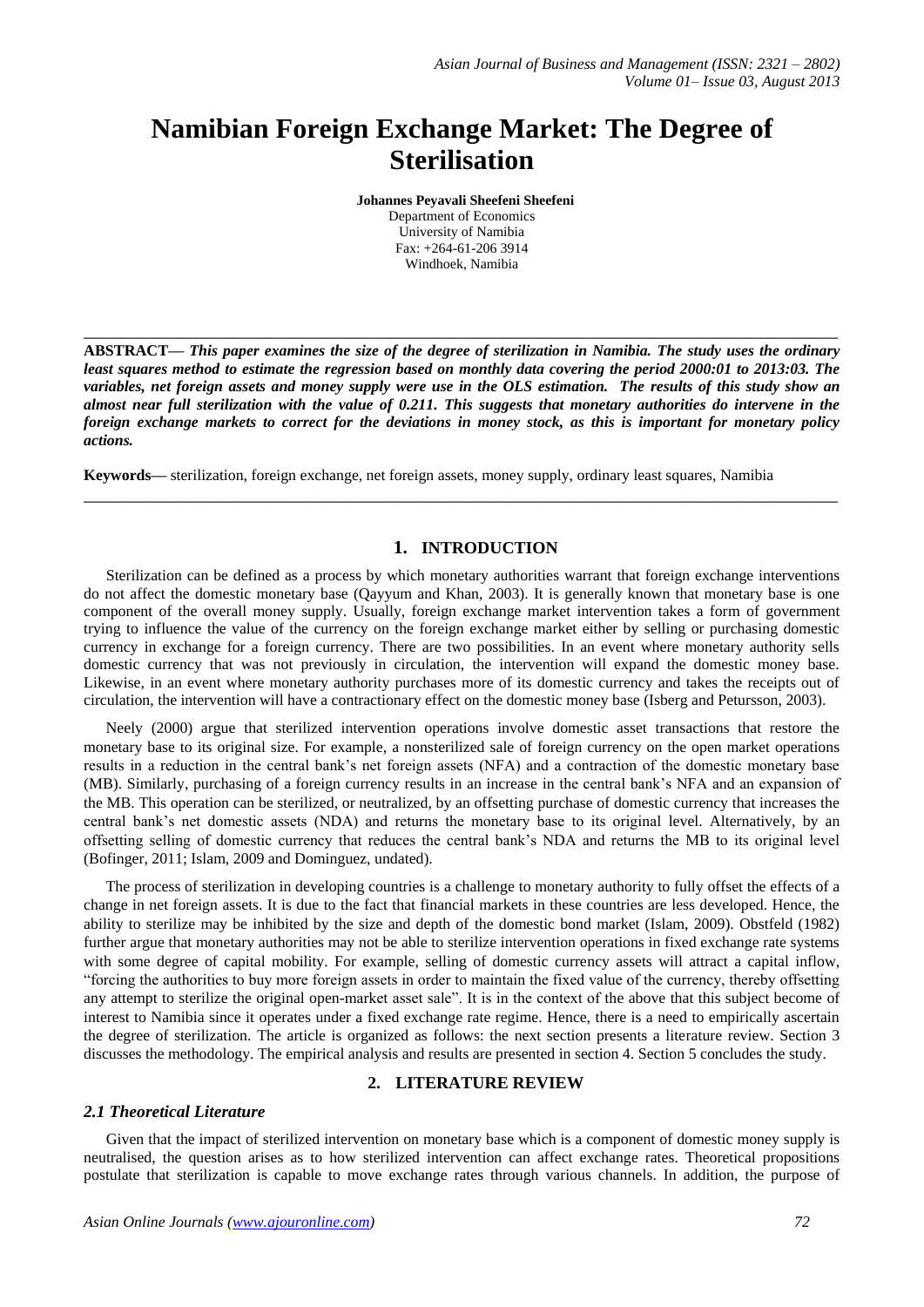sterilization may not be purely to stabilize exchange rate but also to reduce its impacts of volatile exchange rates on price level as it is the case in developing countries. Finger and Reitz (2012) identified three channels as discussed below.

First, the portfolio-balance channel hypothesize that interventions by the monetary authorities (MA) alter the relative demand and supply of imperfectly substitutable foreign and domestic assets. However, if domestic and foreign assets are not viewed as perfect substitutes, investors will not re-arrange or rebalance their portfolios. They will opt to absorb the change with no effect on the exchange rate (King, 2002). Obstfeld and Rogoff (1996) argued that imperfect substitution between domestic and foreign securities is not a sufficient condition for sterilized interventions to affect exchange rates. They alluded to the fact that the central bank balance sheet is part of the overall government balance sheet. For instance, an upsurge in the central bank's holdings of domestic assets ensuing from sterilized interventions implies a reduction in public sector debt, leading to a lower expected tax burden in the future, assuming that government spending remains unchanged. With this in mind of the economic agents, the domestic currency need not depreciate despite the increase in private agent's holdings of domestic assets, since their net future tax burden will decrease correspondingly (Isberg and Petursson, 2003). This channel is regarded as a representation of direct effect since it is assumed that investors change their holdings of domestic and foreign assets in response to sterilized intervention.

Second, a potential channel through which sterilized purchases and sales of foreign currencies by the MA may influence market expectations and the exchange rate has been considered by Mussa (1981). The signaling channel hypothesize that sterilized interventions by the MA provides new information to the market by signalling future changes in the monetary policy (King, 2002). For example the MA will "announce" a monetary contraction in the future when selling foreign currency (equivalent to buying domestic currency) or monetary expansion when buying foreign currency (equivalent to selling domestic currency) (Vitale, 1998). Such an action is more credible in a sense that the central bank will incur a net loss if selling of foreign currency is accompanied by a monetary expansion instead and the opposite applies. Hence, for exchange rate to remain unchanged central bank affirm its announcement with actions geared towards its announcements.

Third, the coordination channel which leans more towards real-world market perspective. Sarno and Taylor (2001) proposed an additional channel of influence, the coordination channel which postulates that the MA interventions are merely regarded as resolving a coordination failure in the foreign exchange market. This is due to the fact that there are obviously prevalence of non-fundamental influences in the foreign exchange market such as (backward looking) technical analysis. Furthermore, there may be times in which the exchange rate moves strongly and persistently away from its long-run equilibrium (Seerattan, 2006). It is against this background that in circumstances like these, traders who do not observe this reversion might lose confidence and therefore leave the market. Hence, the MA intervention could restore this confidence and therefore facilitate and increase the speed of adjustment towards the long-run equilibrium state. The effect of the coordination channel is also dictated by the size of the misalignment, because only if the misalignment is strong the confidence should be affected.

#### *2.2 Empirical Literature*

In general there are quite a number of studies that have looked at sterilization but there are few that have explicitly estimated the degree of sterilization. Since the subject of this study is on the degree of sterilization the focus of the empirical literature will be geared in that direction.

In Turkey, Altinkemer (1998) estimated the sterilisation coefficient, by dividing the estimation period into two subperiods, February 1990-October 1993 and April 1994-June 1998. Using OLS technique, the sterilisation coefficient was found to be 1.04 and 0.93 for the first and second periods respectively. Another study on the same subject is by Celasun and Denizer (1999) who computed the sterilisation coefficients based on the methodology of Cumby and Obstfeld (1983). They estimated NDA by using 2SLS for the period February 1990 to June 1996. The sterilisation coefficient was found as –0.37, which indicated partial sterilisation of 37 percent of reserve inflows.

In Pakistan, Jah, Elahi and Zahid (2005) used monthly data for period of July 2000 to December 2003. OLS method was used. However, other techniques such as unit root tests, stability tests were also applied to check the robustness of estimated models, while residual tests were used for analysing white noise properties of the estimated coefficients. The sterilisation coefficient was estimated as  $-0.87$  which, indicates that 87 percent increase in NFA, was effectively sterilised.

In China, Wu (2006) performed a Johansen cointergration test on changes in NFA and NDA. The results revealed that the coefficient of NDA in response to one unit change in NFA is -0.41. This is called the sterilization coefficient and a coefficient of -1 implies complete sterilization, since a unit increase in NFA is then fully offset by a contemporaneous decrease in NDA. A coefficient of 0, on the other hand, indicates zero sterilization. In the case of Wu, the result implies incomplete sterilization.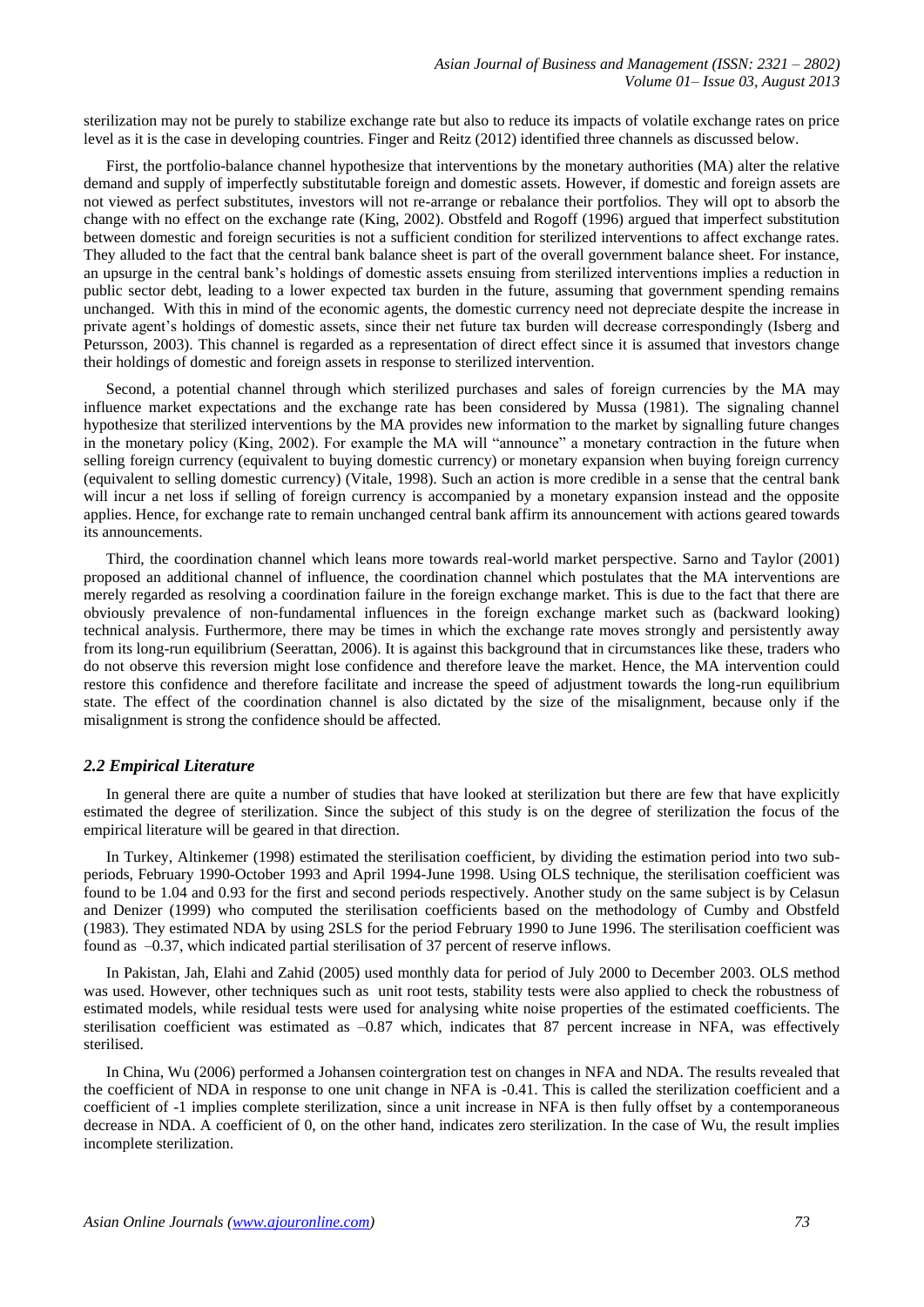Ouyang, Rajan and Willett (2007) also estimated a sterilization coefficient for the period of 1999 to 2005 in China. A two-stage least squares (2SLS) was employed to estimate two simultaneous equations. The estimated sterilization coefficient ranged from -0.5 to -0.92, which implies a close to full sterilization.

Aizenman and Glick (2008) applied simple ordinary least squares (OLS) on quarterly data for the period 2000 – 2006 in China. The sterilization coefficients is ranging from -0.6 to -1.4 during the period of 2000 and 2006, implying some degree of sterilization (or over-sterilization since the coefficient is smaller than -1). The magnitude of sterilization increased after the second quarter of 2002.

Zhang (2010) studied the degree of sterilization and capital mobility in China. This paper adapts a 2SLS method to estimate the extent of China's sterilization using quarterly data from 1995 to 2010. The results suggest a sterilization coefficient between -0.8 and -0.9 and an offset coefficient of around -0.6.

Having reviewed a selection of empirical literature on the estimations of the degree of sterilization in other countries, it is now appropriate to explore existing findings on this subject in Namibia. It appears that there seem to be no study that comes closer to this topic in Namibia. Hence, this calls for a specific study on this matter. Secondly, these studies used a narrow index of sterilization. On the contrary, the study uses the broader measure of sterilization index. This study intends to fill that gap.

### **3. METHODOLOGY**

#### *3.1 Econometric Framework and Model Specification*

In ascertaining the degree of sterilization in Namibia, this study adapt the model used by Islam (2009) as suggested by The World Economic Outlook of International Monetary Fund. Specifically, this study uses the OLS. The basic equation for estimating the degree of sterilization can be specified as:

$$
\Delta M 2_t = \alpha_0 + \alpha_1 \Delta N F A_t + \epsilon_t
$$

Where  $M2_t$  represents money supply,  $NFA_t$  represents net foreign assets and  $\epsilon_t$  represents the error term. The

coefficient  $\alpha_1$  measures the degree of sterilization measures how money supply responds to a change in net foreign

assets in the long run.  $\alpha_1$  takes a value of 0 indicate full monetary sterilization while a value equal to 1 implies no sterilization at all. This is a broader measure of sterilization index reflects the central bank's effort to prevent an increase in the monetary base from causing an expansion of the money supply. Generally, this occurs through an increase in the reserve requirements for the banking sector, which in turn reduces the money multiplier.

Equation (1) may be estimated using the OLS to obtain the sterilization coefficient. However, it is not automatic, since most macroeconomic data are trended and they are potentially non-stationary. Granger and Newbold (1974), has established that regression analysis from non-stationary variables yield spurious (nonsensical) results. Hence, the first step is to investigate the unit root properties of the variables in question. This suggests that the econometric technique to be used for estimating Equation (1) will be dictated by the properties of time series data. There are numerous tests for unit root namely, tests devised by Augmented Dickey - Fuller (ADF), Philips and Peron (PP), Kwiatkowski-Phillips-Schmidt-Shin (KPSS) etc.

If it is established that the series are stationary at levels, Equation 1 will be estimated using Ordinary Least Squares (OLS) technique. But should the series be found non stationary at level, but stationary at first difference, the test of cointegration will be conducted to establish whether or not the pair of the series is cointegrated. If the pair of the first differenced stationary series is not cointegrated, then Equation (1) will be estimated with the first differenced series to avoid the problem of spurious regression.

#### *3.2 Data and Data Sources*

This study used monthly time-series data covering the period 2000:01-2013:03. The variables included are money supply and net foreign assets. The data series were obtained from various issues of Bank of Namibia's Quarterly Bulletins and Annual Reports.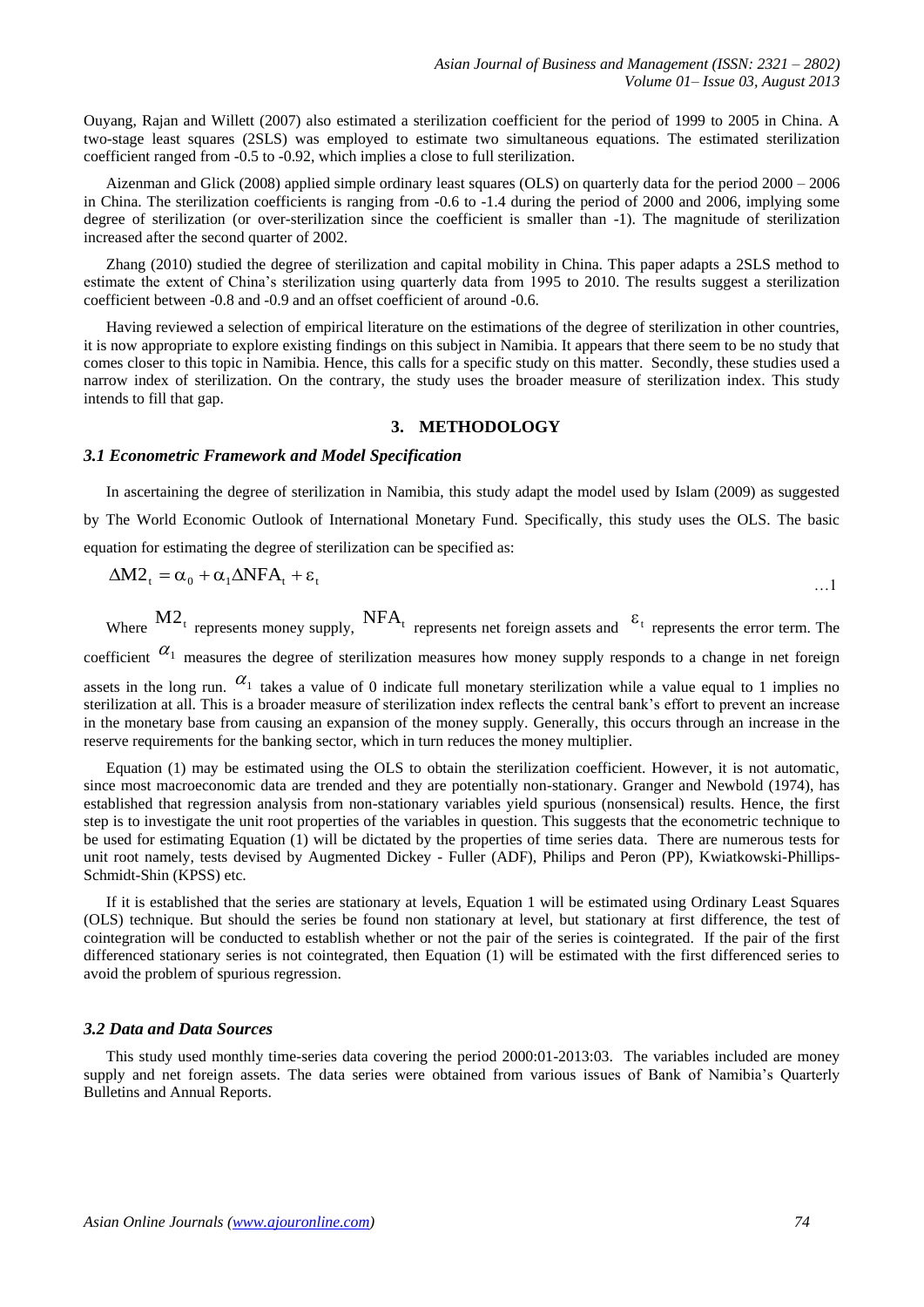## **4. EMPIRICAL ANALYSIS AND RESULTS**

## *4.1 Unit Root Tests*

Testing for unit root is done using the following tests namely, Augmented Dickey-Fuller (ADF) and Phillips-Perron (PP) tests. The results of the unit root test in levels are presented in Table 1. The results show that the series were found to be non-stationary in level form. However, the series became stationary after differencing the data once, meaning the series are integrated of order 1.

|                 | Model                |               |               | <b>ADF</b>        | <b>PP</b>         | Order of           |
|-----------------|----------------------|---------------|---------------|-------------------|-------------------|--------------------|
| <b>Variable</b> | <b>Specification</b> | ADF           | <b>PP</b>     |                   |                   | <b>Integration</b> |
|                 |                      |               |               | <b>First</b>      | <b>First</b>      |                    |
|                 |                      | <b>Levels</b> | <b>Levels</b> | <b>Difference</b> | <b>Difference</b> |                    |
|                 | Intercept and        |               |               | $-6.93**$         | $-14.47**$        |                    |
|                 | trend                | $-2.38$       | $-2.96$       |                   |                   |                    |
| M <sub>2</sub>  | Intercept            | $-0.28$       | $-0.29$       | $-6.95**$         | $-14.52**$        |                    |
|                 | Intercept and        |               |               | $-4.81**$         | $-16.38**$        |                    |
| <b>NFA</b>      | trend                | $-2.04$       | $-2.10$       |                   |                   |                    |
|                 | Intercept            | $-2.05$       | $-2.22$       | $-4.50**$         | $-15.07**$        |                    |

|  |  | <b>Table 1:</b> Unit root tests: ADF and PP in levels and first difference |
|--|--|----------------------------------------------------------------------------|
|--|--|----------------------------------------------------------------------------|

*Source:author's compilation and values obtained from Eviews Notes:(a) \*\* means the rejection of the null hypothesis at 5%* 

Table 1 shows the results of the unit root test. Both the ADF and PP tests show that the series are nonstationary in level form. After differencing data the unit root test shows that the series became stationary and integrated of integrated of order 1.

At the initial stage of the ARDL procedure, a number of lags on each first differenced variable in equation (3) have to be imposed and carry out F-test. The results depend on the choice of the lag length (Budha, 2012). This is dictated by the Akaike's and Schwarz's Baysian Information Criteria. Furthermore, the Langrange Multiplier (LM) test has been used to test the serial correlation in residuals.

# *4.2 Testing for Cointegration*

Table 2 presents the results for the Johansen cointegration test based on trace and maximum eigen value test statistics. The results for both the maximum eigen values and trace test statistic reveals that there is at least one cointegration equation.

| <b>Maximum Eigen Test</b>           |         |                  |                | <b>Trace Test</b> |                                     |           |                       |
|-------------------------------------|---------|------------------|----------------|-------------------|-------------------------------------|-----------|-----------------------|
| $H_0$ : rank = r   $H_a$ : rank = r |         | <b>Statistic</b> | 95%            |                   | $H_0$ : rank = r   $H_a$ : rank = r | Statistic | 95%                   |
|                                     |         |                  | Critical Value |                   |                                     |           | <b>Critical Value</b> |
| $r = 0$                             | $r = 1$ | 5.82             | 14.26          | $r=0$             | $r \geq 1$                          | 8.70      | 15.49                 |
| $r \leq 1$                          | $r = 2$ | 2.88             | 3.84           | $r \leq 1$        | $r \geq 2$                          | 2.88      | 3.84                  |

**Table 2:** Johansen Cointegration Test Based on Trace and Maximum Eigen Values of the Stochastic Matrix

*Source: Author's compilation using Eviews.* 

*Note: Both Trace and Maximum Eigen values tests indicate no cointegrating equations at the 0.05 level.*

Table 2 above show the results for the Johansen cointegration test. Both the Trace test and Maximum Eigen values test show that there is no cointegration among the variables. Hence, there exists no long run relationship between these variables. These results were also confirmed by the Engle-Granger approach.

# *4.3 Regression Results and Discussions*

In the absence of cointegration, the next procedure carried out is that of estimating equation (1) in first difference despite the fact that the pair of the first differenced are stationary. The results yielded this function :

$$
\Delta M 2_t = 0.009936 + 0.211279 \Delta NFA_t + \varepsilon_t
$$

The resulting function estimated shows that the coefficient 0.21 measures the degree of sterilization. That is, how money supply responds to a change in net foreign assets in the long run. Since this value is almost near 0 it suggest almost near full monetary sterilization.

…2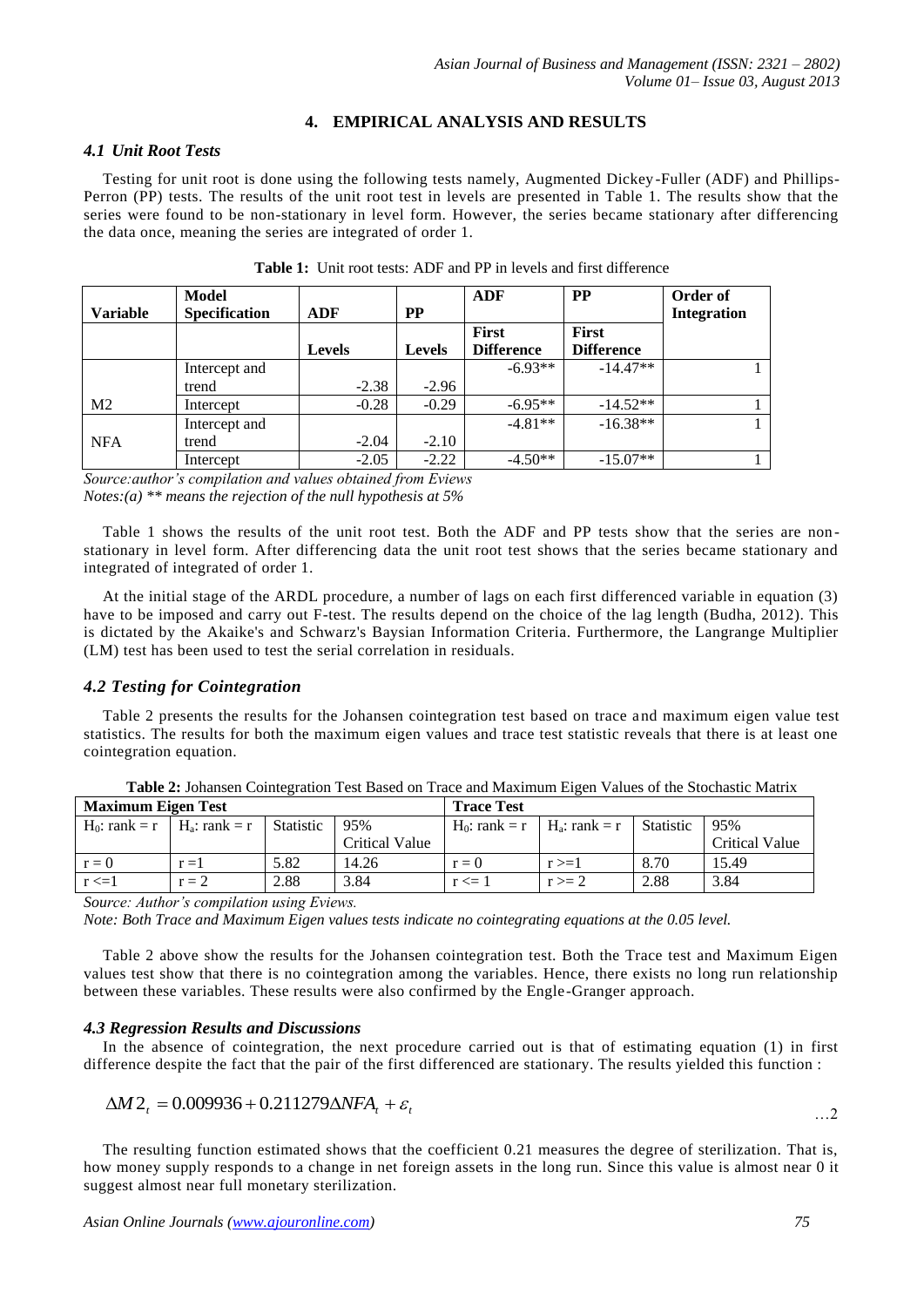It should be noted that this is a broader measure of sterilization index that reflects the central bank's effort to prevent an increase in the monetary base from causing an expansion of the money supply. For a country such as Namibia monetary policy had to be implemented in order to maintain the pegged exchange rate. For that reason the money stock growth rate in Namibia had to be maintained at a similar growth rate as in South Africa (SA) (BON, 1996:21-23). Namibian authorities are then required to correct the money stock growth rate if there is deviation so as to support the harmonization of monetary policy of the two countries. However, it should be acknowledged that money stock is influenced by various factors, including open mar ket operations of the central bank and financial flows into and out of the country. Monetary policy is precisely about how the central bank responds to these financial flows through its open market operations in order to achieve the money stock that its policy objective requires. Hence, a high correlation of money stock growth between the two countries would therefore suggest that the Namibian monetary authorities have conducted their open market operations in such a manner that the net effect on the growth of the money stock of Namibia would be for it to grow at more or less the same rate as the SA money stock.

## **5. CONCLUSIONS**

This study looked at the degree of sterilization in Namibia. This was done in order to establish whether monetary authorities do intervene in the foreign exchange markets to correct for the deviations in money stock, as this is important for monetary policy actions. The variables, net foreign assets and money supply were use in the OLS estimation. The results of this study show an almost near full sterilization with the value of 0.211. This is attributed to the fact that Namibia practices fixed exchange rate and that for the sake monetary policy harmonization, monetary authorities in Namibia are compelled to keep money stock in check. Monetary policy is precisely about how the central bank responds to these financial flows through its open market operations in order to achieve the money stock that its policy objective requires.

## **6. REFERENCES**

[1] Aizenman, J. & Glick, R. (2008). Sterilization, Monetary Policy and Global Financial Integration. NBER Working Paper No. 13902.

[2] Altinkemer, M. (1998). Capital Inflows and Central Bank's Response. In M. Ucer (ed.) Macroeconomic Analysis of Turkey: Essays on Current Issues. The Central Bank of the Republic of Turkey Research Department Publication.

[3] Bofinger, P. (2011). The Scope for Foreign Exchange Market Interventions. UNCTAD, Discussion Paper 204.

[4] BON. (1990 - 2012). Annual Reports. Windhoek.

[5] BON. (2000 – 2013). Quarterly Bulletins. Windhoek

[6] Cumby, R. E. & Obstfeld, M. (1983). Capital Mobility and the Scope of Sterilisation: Mexico in the 1970s. In Pedro Aspe Armella, Rudiger Domrbusch, and Maurice Obstfeld (eds.) Financial Policies and the World Capital Market: The Problem of Latin American Countries. Chicago: University of Chicago Press for NBER. 245–76.

[7] Dominguez, K. M. E. (undated). Sterilization. 1035 -1038.

[8] Finger, K. & Reitz, S. (2012). Effectiveness of Central Bank Intervention on the Foreign Exchange Market. Kiel Policy Brief No.46.

[9] Granger, C. W. J. & Newbold, P. (1974). Spurious Regressions in Econometrics. Journal of Econometrics, (2) 111- 120.

[10] Isberg, G. and Petursson, T. G. (2003). Central Bank interventions in Iceland's foreign exchange market and its effect on the exchange rate of the króna. Monetary Bulletin,  $(1)$ ,  $50 - 74$ .

[11] Islam, M. S. (2009). An Economic Analysis of Bangladesh's Foreign Exchange Reserves. ISAS Working Paper No. 85.

[12] Jan, A., Elahi, A. & Zahid, M. A. (2005). Managing Foreign Exchange Inflows: An Analysis of Sterilization in Pakistan. The Pakistan Development Review, 44(4), 777–792.

[13] King, M. R. (2002). Effective Foreign Exchange Intervention: Matching Strategies with Objectives. Bank of Canada.

[14] Mussa, M. (1981). The Role of Official Intervention. Group of Thirty Occasional Papers No. 6.

[15] Neely, C. J. (2000). Are Changes in Foreign Exchange Reserves Well Correlated with Official Intervention? The Pakistan Development Review, 42(4), 975–985.

[16] Obstfeld, M. (1982). Can We Sterilize? Theory and Evidence. American Economic Review, 72 (2), 45–50.

[17] Obstfeld, M. & Rogoff, K. (1996). Foundations of International Macroeconomics, Cambridge, MA: MIT Press.

[18] Ouyang, Y. A., Rajan, R. S. & Willett, T. D. (2007). China as a Reserve Sink: The Evidence from Offset and Sterillization Coefficients. Hong Kong Institute for Monetary Research.

[19] Qayyum, A. and Khan, A. (2003). Capital Flows and Money Supply: The Degree of Sterilisation in Pakistan, MPRA Paper No. 2150.

[20] Sarno, L. and Taylor, M. P. (2001). Official Intervention in the Foreign Exchange Market: Is It Effective and, If So, How Does It Work? Journal of Economic Literature, 39, 839–68.